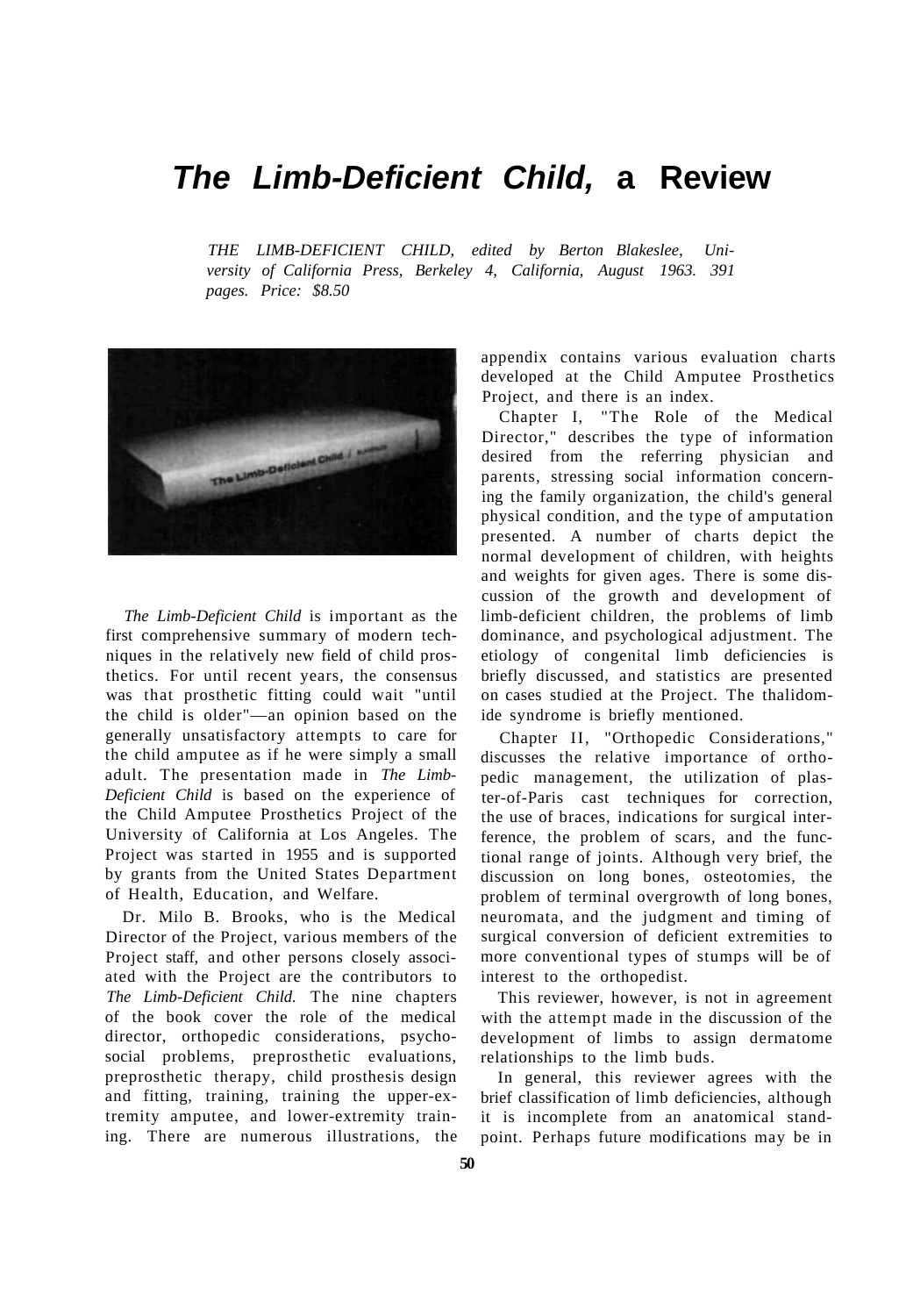order to produce a more universal nomenclature, understandable to all who are interested in the limb-deficient child. The classification is followed by the prosthetics management of the terminal transverse deficiencies from wrist disarticulation (acheiria) up to amelia or shoulder disarticulation.

Chapter III, "The Psychosocial Problems," gives a realistic discussion of parental guilt feelings and parental cooperation and emotional stability. There is discussion of the role of the physician in attempting to produce an environment of cooperation by the parents, an environment that is essential for success in treating the child amputee. The problems confronting the prosthetics team during the child's preadolescent and adolescent years are discussed, and the role of the social worker is clearly defined. This is an important chapter in the book.

Chapter IV, "Preprosthetic Evaluations," discusses in detail the roles of the occupational therapist and the physical therapist. Reference is made to *The First Five Years of Life,* by Arnold Gesell and others, and it is highly desirable that therapists be well acquainted with this work. Chapter IV briefly describes the progress of motor kinesthetic development from the infant to the toddler. Techniques for determining the range of motion and the functional needs of the child are analyzed carefully. The chapter discusses the self-care needs of the child and relates them to the type of prosthesis indicated.

In Chapter V, "Preprosthetic Therapy," the principles of joint motion, the correction of contractures, techniques of bandaging for shrinkage, the proper use of crutches, and skin care are elucidated and beautifully illustrated by photography.

Chapter VI, "Child Prosthesis Design and Fitting," presents the important consideration of the growth of the child as contrasted to the adult. Materials for prostheses, such as plaster and polyester and epoxy resins, are discussed. The choice of terminal devices appropriate to the age and size of the child is clearly stated and well illustrated. Techniques for harnessing are demonstrated by photography. In addition, there are shown nonstandard types of prostheses for fitting upper-extremity phocomelic children. Unusual methods for operating elbow locks, by the phocomelic limb, buried in the humeral section of the prosthesis, are given special attention. The problems of upperextremity amelia, both unilateral and bilateral, are discussed and shown in photographs, including cable systems and the various methods of hook-ups for the transmission of power. The problem of fitting a multihandicapped child is covered, together with some of the frustrating problems of finding power for terminal-device operation that is adequate in terms of the amount of energy expended. Stages of fitting lower-extremity amelic children from a small stationary bucket up to two prostheses are shown.

In Chapter VII, "The Training Period," the training of the limb-deficient child is stressed, and rightly so. The child must know what the prosthesis will do for him. The chapter also emphasizes that one cannot go beyond the child's capabilities or his kinesthetic development for his years. One must not expect too much too soon in the avenues of function. There is a practical and well-illustrated discussion of clothing needs and modifications for ease of application. Illustrations also show how to reduce friction from the system through proper alignment of the cable-control assembly. Techniques to be employed by the unilateral and the bilateral amputee in applying and removing the prosthesis are excellently illustrated. The lower extremities are dealt with briefly with respect to the fitting of the socket, proper application—especially the fitting of a suction socket—and the problems involved with a patellar-tendon-bearing prosthesis and bilateral lower-extremity prostheses.

Chapter VIII, "Training the Upper-Extremity Amputee," is well illustrated and goes into considerable detail. The environmental situation is discussed, and the necessary equipment is illustrated. In this reviewer's mind, there is some question about the discussion of training infants, because it is debatable whether one actually trains an infant or simply exposes him to experience in motor fields. There is discussion of the desirability of the presence of parents during training periods. Techniques for activating the components in stages by the young child are clearly presented, and action